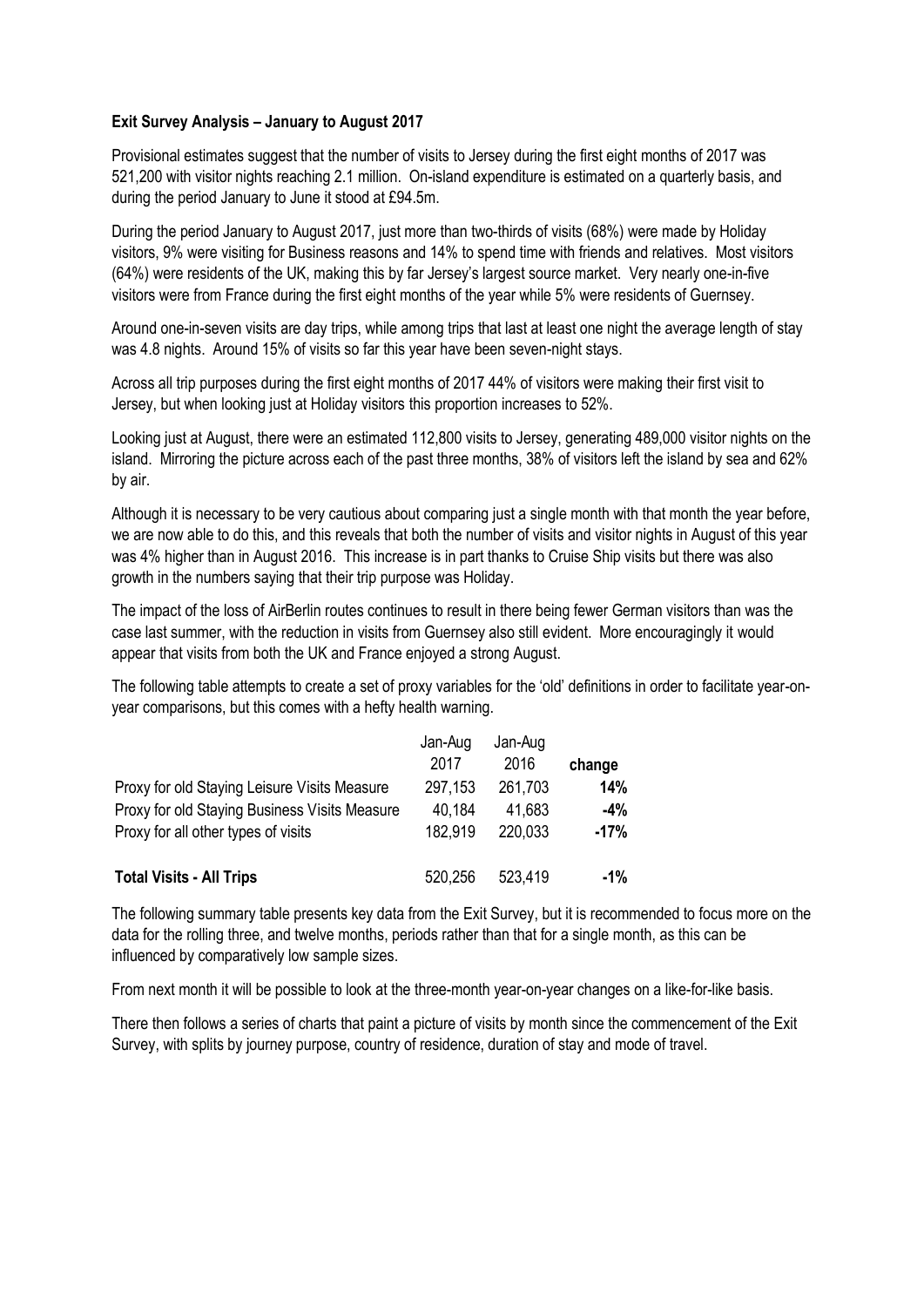|                             |                                         |                                | <b>Month of</b><br>August 2017 | 3 months to<br>August 2017 | January to<br>August 2017 | <b>Rolling 12</b><br><b>Months</b> |
|-----------------------------|-----------------------------------------|--------------------------------|--------------------------------|----------------------------|---------------------------|------------------------------------|
| <b>Headline Data</b>        | <b>Total Visits</b>                     |                                | 112,765                        | 305,742                    | 521,243                   | 686,875                            |
|                             | <b>Total Visitor Nights</b>             | annual change<br>annual change | 4%<br>489,115<br>4%            | 1,253,581                  | 2,114,232                 | 2,888,371                          |
|                             | Nights per visit (all)                  |                                | 4.3                            | 4.1                        | 4.1                       | 4.2                                |
|                             | Nights per visit (overnighters)         |                                | 5.2                            | 5.1                        | 4.8                       | 4.9                                |
|                             | <b>Visiting Yachtsmen</b>               |                                | 4,957                          | 11,251                     | 14,531                    | 16,999                             |
|                             |                                         | annual change                  | $-3%$                          |                            |                           |                                    |
|                             | Cruise                                  | annual change                  | 1,351<br>Zero last August      | 1,351                      | 2,540                     | 2,624                              |
|                             | Holiday                                 |                                | 84,358                         | 218,318                    | 353,669                   | 453,691                            |
|                             |                                         | annual change                  | 6%                             |                            |                           |                                    |
| <b>Trip Purpose</b>         | <b>Business</b>                         | annual change                  | 4,532<br>0%                    | 19,659                     | 48,721                    | 71,306                             |
|                             | <b>Visiting Friends &amp; Relatives</b> |                                | 13,821                         | 39,851                     | 74,275                    | 100,556                            |
|                             |                                         | annual change                  | $-11%$                         |                            |                           |                                    |
|                             | Other                                   | annual change                  | 3,747<br>31%                   | 15,312                     | 27,507                    | 41,699                             |
|                             | <b>UK</b>                               |                                | 71,758                         | 188,224                    | 335,600                   | 449,450                            |
|                             |                                         | annual change                  | 11%                            |                            |                           |                                    |
|                             | France                                  | annual change                  | 25,580<br>39%                  | 67,358                     | 99,074                    | 122,275                            |
| <b>Country of Residence</b> | Germany                                 |                                | 4,058                          | 10,346                     | 15,454                    | 20,509                             |
|                             |                                         | annual change                  | $-50%$                         |                            |                           |                                    |
|                             | Guernsey                                | annual change                  | 3,253<br>$-18%$                | 13,190                     | 27,867                    | 37,861                             |
|                             | Other / Not known                       |                                | 6,437                          | 22,749                     | 36,571                    | 48,019                             |
|                             |                                         | annual change                  | $-45%$                         |                            |                           |                                    |
|                             | Sea (inc Cruise & Yachtsmen)            |                                | 43,132                         | 116,199                    | 169,924                   | 210,657                            |
| <b>Mode</b>                 | Air                                     | annual change                  | $-4%$<br>69,633                | 189,543                    | 351,318                   | 476,217                            |
|                             |                                         | annual change                  | 10%                            |                            |                           |                                    |
|                             | Day Visit                               |                                | 19,464                         | 59,064                     | 78,567                    | 101,631                            |
|                             |                                         | annual change                  | $-23%$                         |                            |                           |                                    |
|                             | 1-3 nights                              | annual change                  | 28,543<br>14%                  | 83,053                     | 182,891                   | 248,031                            |
| <b>Duration of Stay</b>     | 4-6 nights                              |                                | 29,898                         | 81,315                     | 146,399                   | 191,034                            |
|                             |                                         | annual change                  | 11%                            |                            |                           |                                    |
|                             | 7 nights                                | annual change                  | 23,424<br>29%                  | 59,241                     | 78,293                    | 98,602                             |
|                             | 8+ nights                               |                                | 11,437                         | 23,068                     | 35,092                    | 47,577                             |
|                             |                                         | annual change                  | $-8%$                          |                            |                           |                                    |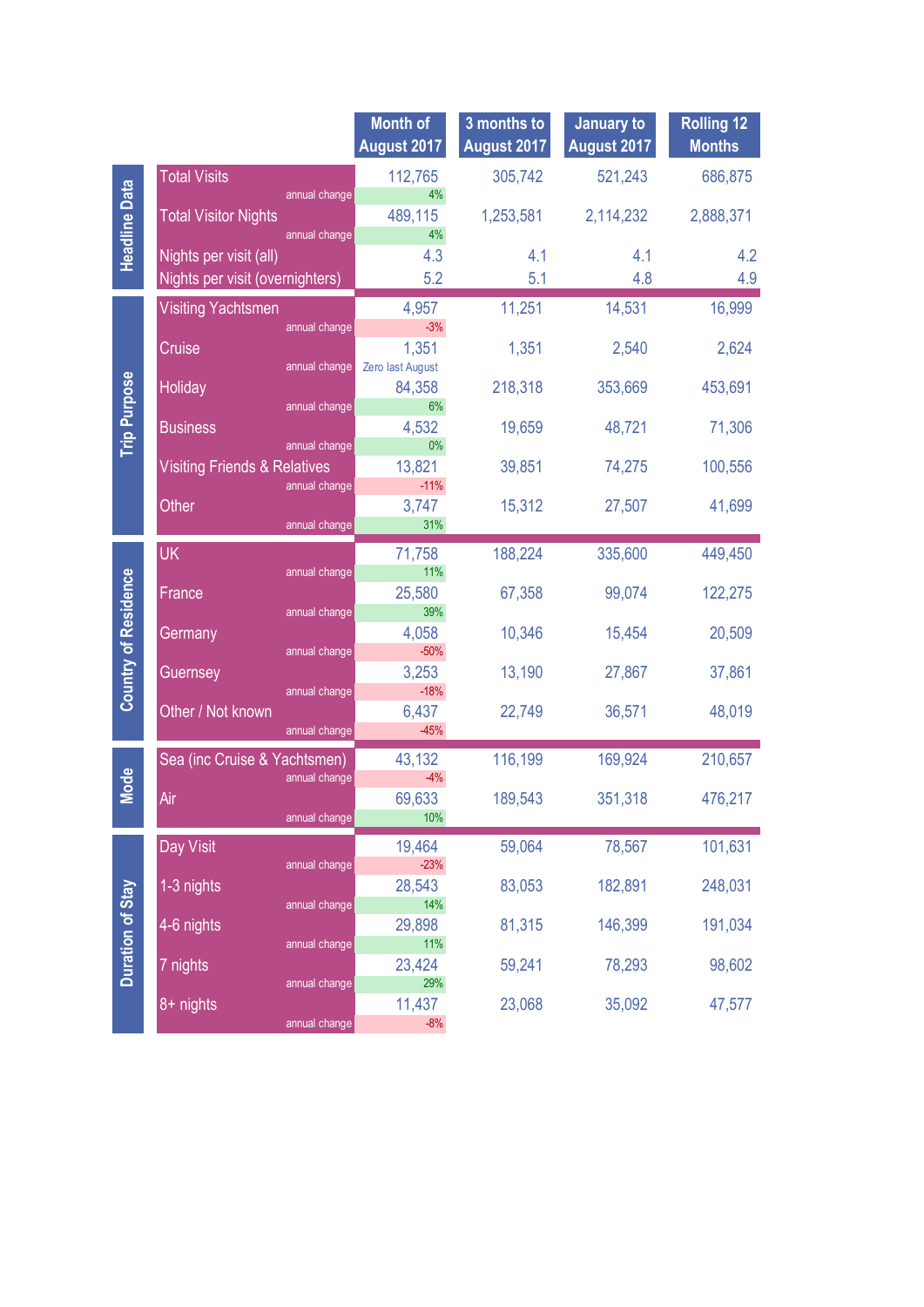